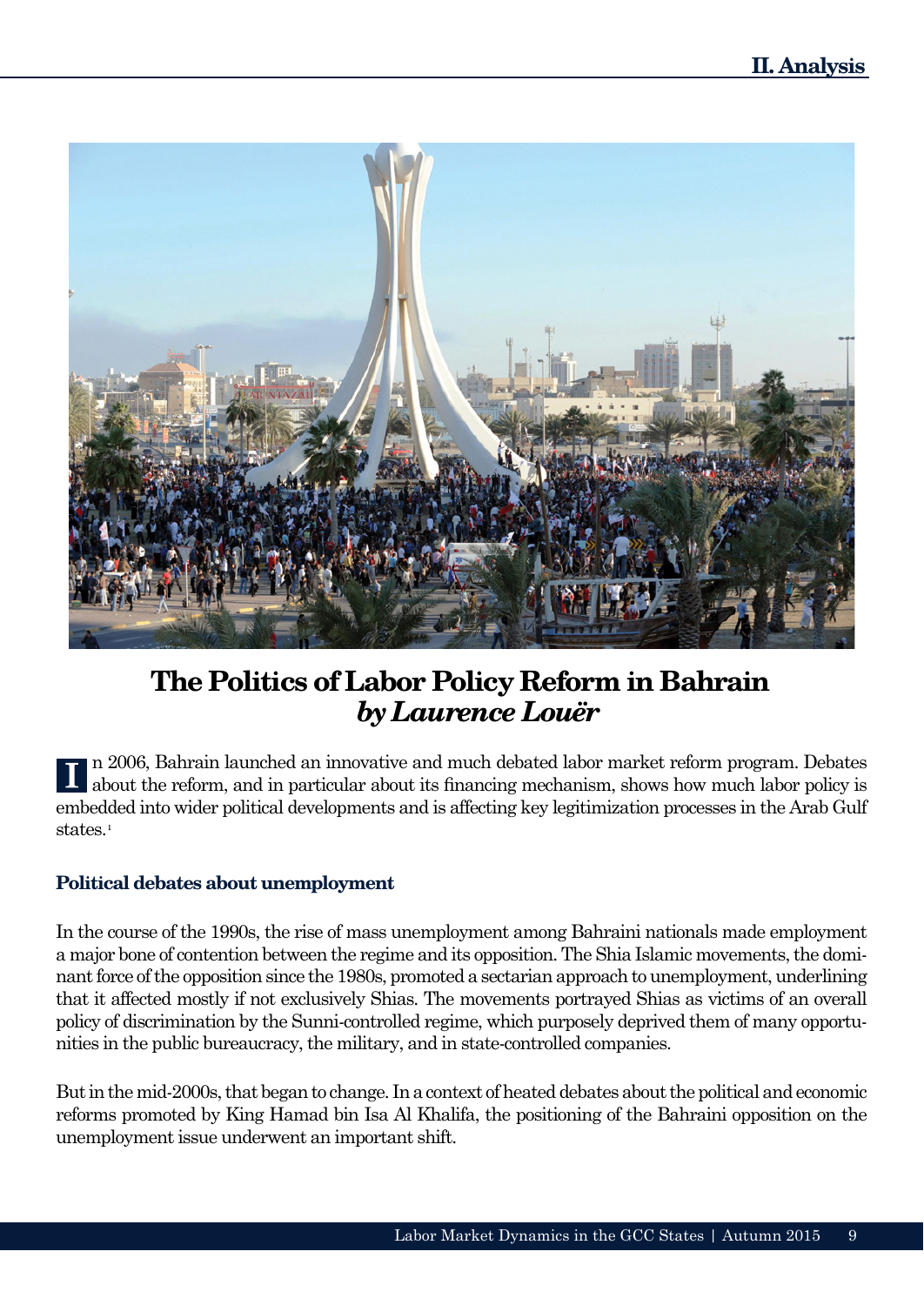The reform emphasized the need to make Bahrainis more attractive for employers over expatriates, by improving professional training and increasing the cost of expatriate labor. It also created the Gulf Cooperation Council's (GCC) first unemployment insurance.

The main opposition movement, Al Wefaq, suffered a scission when one faction opposed the decision to participate in the 2006 Council of Representatives election. The Council of Representatives is the local parliament which is constitutionally deprived of effective powers to enact laws without the king's approval.

Al Wefaq then underwent a double process of institutionalization and gentrification.

By becoming an opposition bloc in a weak assembly, it became a co-opted opposition engaging in piecemeal politics rather than struggling for ambitious reforms that questioned the supremacy of the ruling dynasty. Because the debates at the parliament chiefly concerned complex economic reforms, technocrats trained in engineering and business administration were empowered, becoming the dominant component of the movement's parliamentary bloc, especially in the aftermath of the 2010 elections.

The transformation of Al Wefaq was fostered by the remaking of intra-dynastic power relations, which saw the rise of a faction headed by Crown Prince Salman bin Hamad Al Khalifa. Supported by his father the king, the young prince made economic reform his domain of expertise. He became a much appreciated figure among middle class educated Shias, reputed for his liberal and non-sectarian approach. Many Al Wefaq officials, including its general secretary Ali Salman, pushed to participate in the parliament as part of a strategy to consolidate Prince Salman's position.

The labor market reform plan which the Crown Prince launched in 2006 is probably the best example of the functioning of this alliance. The reform plan was shaped by Bahraini and foreign experts who articulated an essentially technical diagnosis of unemployment, far from the sectarian framework of analysis that Al Wefaq previously asserted. The reform emphasized the need to make Bahrainis more attractive for employers over expatriates, by improving professional training and increasing the cost of expatriate labor. It also created the Gulf Cooperation Council's (GCC) first unemployment insurance. The reform aroused intense debates, mostly concerning its financing mechanism, which consisted in levying fees and contributions on both employers and employees. Professional training was financed by fees paid by employers on each one of their expatriate employees, which also served as a way to reduce the labor cost differential between nationals and expatriates. As for the unemployment scheme, it was mostly financed by contributions paid by employees and employers (plus a 1 percent contribution by the state).

The business community en bloc rejected the financing mechanism, arguing that the rise of labor costs it entailed was economically unbearable. Many also argued that unemployed Bahrainis were actually unwilling to work, with some even contending that unemployment was an imaginary problem invented by the Shia opposition to pressure the government.

But dissent also came from within the opposition. Hence Isa Qasem, the most influential of the Shia clerics and a figure close to Al Wefaq, argued against the unemployment insurance scheme on the basis that Islam only permits taxation of wealth and not of wages.

Moreover, the new Al Haqq movement—composed of Al Wefaq defectors—refused to embrace the technocratic diagnosis of unemployment implicit in the reform plan and instead stuck to the sectarian frame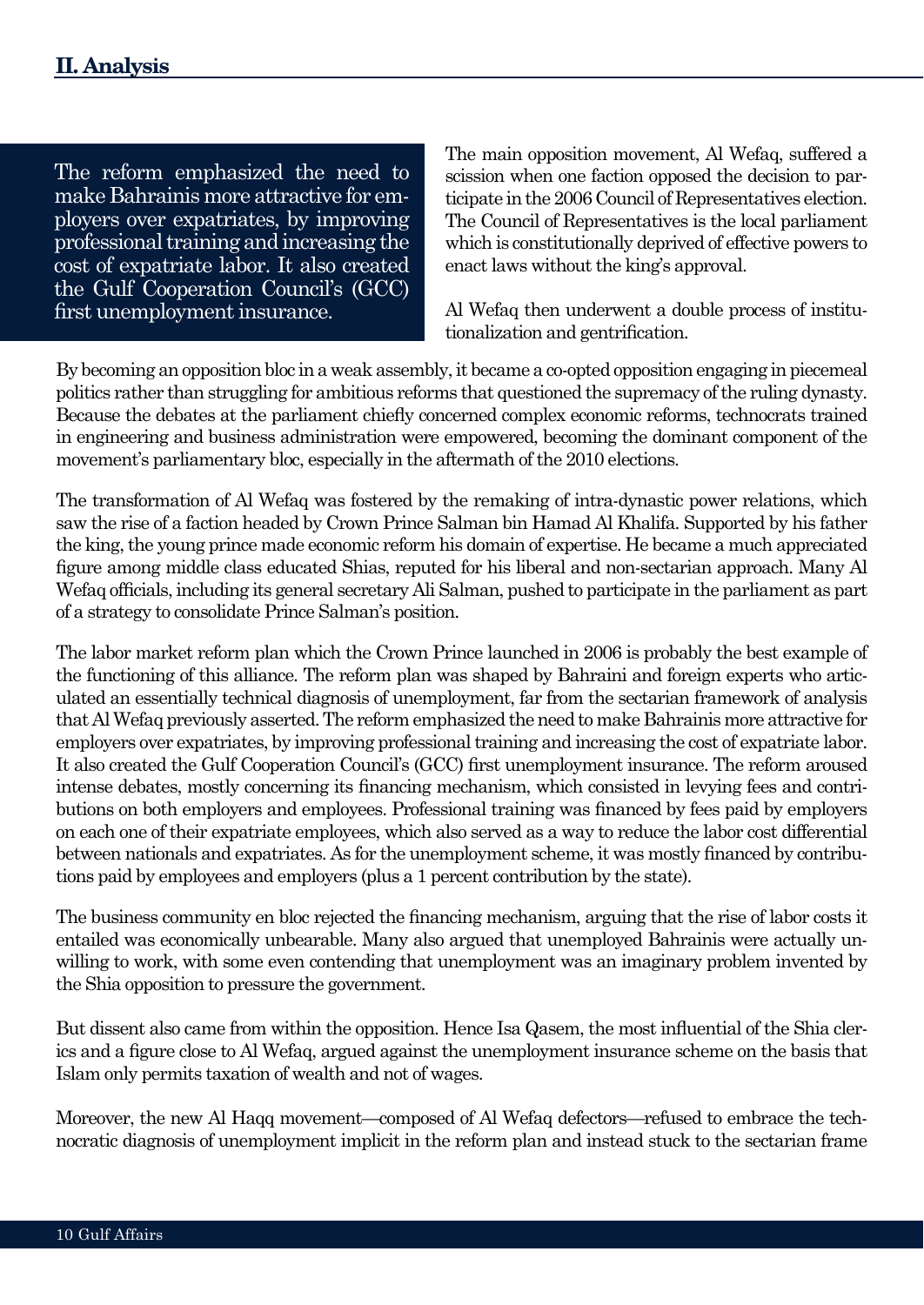work of analysis. It was supported by the Committee of the Unemployed and the Low Paid Citizens, an unlicensed association which specialized in organizing demonstrations that often degenerated into riots in front of the Ministry of Labor and the Civil Service Bureau, the institution that manages manpower in the public bureaucracy.

In this context, the support of Al Wefaq was essential for the reform. A sign that the alliance with the Crown Prince was a priority for the movement, it chose to endorse the reform, disregarding the opinion of Isa Qasem and of the radical wings of the opposition.

## **Labor, distribution, taxation: The rentier social pact in question**

Disputes about the labor market reform program reveal the extent to which this reform affects existing social and political compromises. The social pact on which much of the political equilibrium is based in Bahrain and other GCC countries rests on two main pillars. On the one hand, since the 1970s oil boom, states have engaged in a policy of guaranteed employment for nationals in the bureaucracy and public companies, in particular for graduates. On the other hand, the private sector was protected from international competition, was given access to government tenders and was guaranteed a very low level of regulation, in particular a minimal pro-employers labor code tailored for expatriates mostly coming from poorer countries.

This political economy equilibrium was not disturbed as long as workforce nationalization policies mainly targeted the public sector, as was the case in the 1990s. It is different now that the private sector is the target. Not only does it entail a departure from the policy of guaranteed public employment, it also has an impact on the rules and norms regulating the private sector. Because nationals generally reject the often unfair and lowly paid working conditions experienced by most expatriates, governments have undertaken to renovate labor legislation, making it more protective of workers' rights in order to attract nationals to the private sector. In Bahrain where trade-unions were legalized in 2002, employers have also to deal with organized labor, a significant break with established practices of labor resources management.

Moreover, the reform program disturbed the private sector's existing norms and expectations. Hence the fees levied on expatriate workers are considered by many as a form of taxation. This is clearly the perception of the Committee of the Employers, an unlicensed association gathering small entrepreneurs who oppose the fees. They not only criticize the rise of labor costs, but also the absence of transparency in the management of the fees by Tamkeen—a government agency established in 2006 as part of the reforms "to enhance the productivity and growth of enterprises and individuals." Managed by a tripartite board 2 where government, employers and employees are represented, Tamkeen receives 80 percent of the fees, the remaining 20 percent being allotted to the state's general budget. Funds are spent for various types of professional training projects, to help entrepreneurs start a business and to help private companies facing difficulties.

Taxation in any form remains a widely controversial and opposed idea throughout the Gulf. In March 2012 in Bahrain, a dispute occurred which further confirmed the depth of opposition to the very principle of taxation. The Council of Representatives vetoed a bill by the king which changed the allotment of the fees on a 50 percent-50 percent basis between the state and Tamkeen. Showing that on such matters as taxation, regime supporters can transform into opponents, the assembly which vetoed the bill was considered pro-regime, as Al Wefaq had left it to protest the repression of the 2011 uprising.